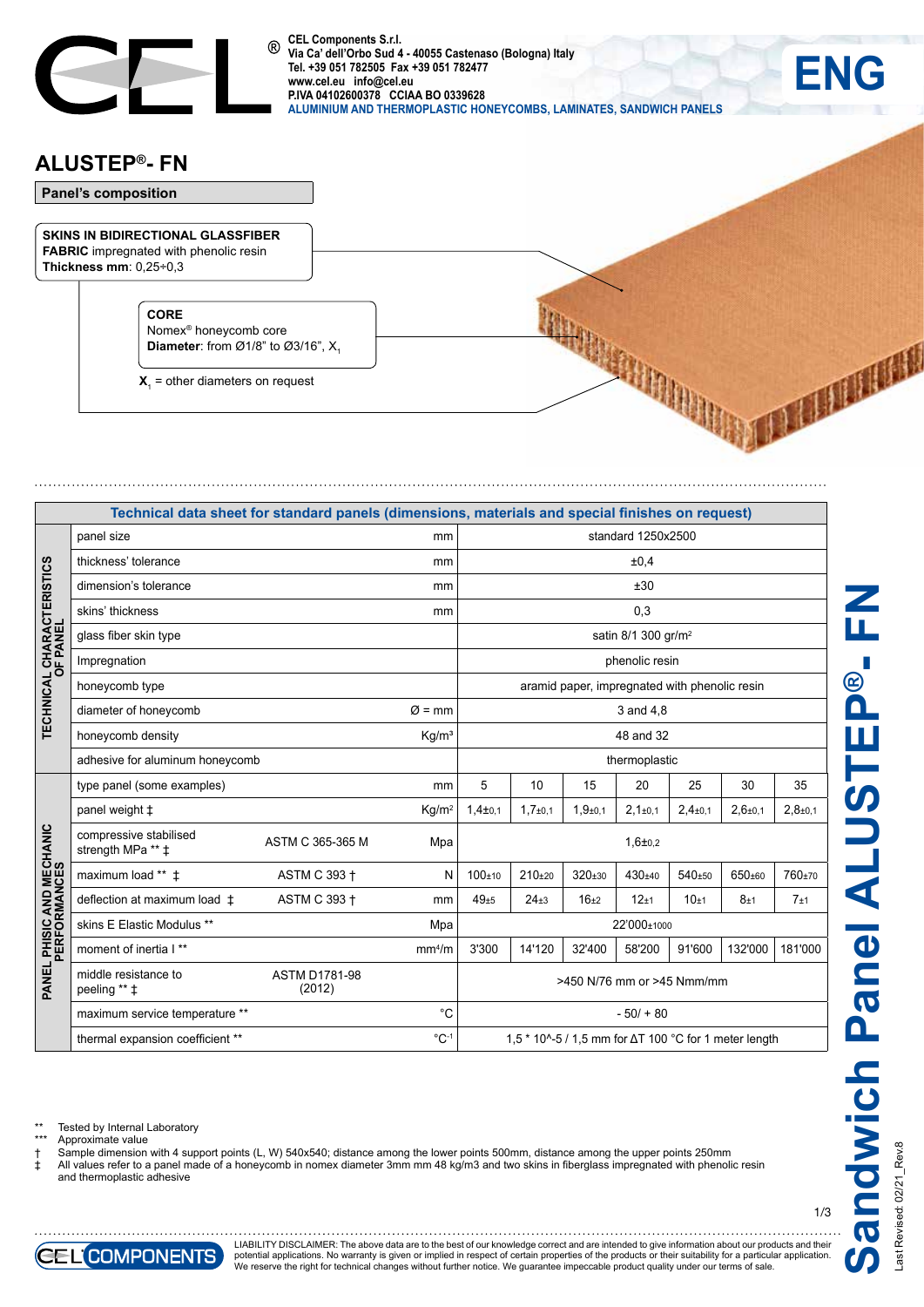

**CEL Components S.r.l.**   $^{\circledR}$ **Via Ca' dell'Orbo Sud 4 - 40055 Castenaso (Bologna) Italy Tel. +39 051 782505 Fax +39 051 782477 www.cel.eu info@cel.eu P.IVA 04102600378 CCIAA BO 0339628 ALUMINIUM AND THERMOPLASTIC HONEYCOMBS, LAMINATES, SANDWICH PANELS**

## **Standard dimensions (other dimensions available on request) - Dimension tolerance ±30mm** Tolerance - density +/- 16%



**CEL COMPONENTS** 



Nomex® honeycomb

**ENG**

| Honeycomb core's properties |                 |                              |                         |                   |                   |  |
|-----------------------------|-----------------|------------------------------|-------------------------|-------------------|-------------------|--|
| Nomenclature                |                 |                              | Compression<br>Strength | L-Shear           | W-Shear           |  |
|                             | Cell size<br>mm | Density<br>kg/m <sup>3</sup> | N/mm <sup>2</sup>       | N/mm <sup>2</sup> | N/mm <sup>2</sup> |  |
| Hexagonal                   | 3,2             | 48                           | 1,90                    | 1,16              | 0,62              |  |
| Hexagonal                   | 3,2             | 64                           | 3,10                    | 1,48              | 0,82              |  |
| Hexagonal                   | 3,2             | 80                           | 4,70                    | 1,95              | 1,05              |  |
| Hexagonal                   | 3,2             | 96                           | 6,60                    | 2,45              | 1,42              |  |
| Hexagonal                   | 3,2             | 128                          | 11,30                   | 2,95              | 1,78              |  |
| Hexagonal                   | 3,2             | 144                          | 13,20                   | 3,05              | 1,90              |  |
|                             |                 |                              |                         |                   |                   |  |
| Hexagonal                   | 4,0             | 29                           | 0,60                    | 0,45              | 0,26              |  |
| Hexagonal                   | 4,0             | 80                           | 5,10                    | 1,90              | 0,98              |  |
|                             |                 |                              |                         |                   |                   |  |
| Hexagonal                   | 4,8             | 32                           | 0,90                    | 0,58              | 0,36              |  |
| Hexagonal                   | 4,8             | 48                           | 2,60                    | 0,98              | 0,56              |  |
| Hexagonal                   | 4,8             | 64                           | 3,40                    | 1,70              | 0,92              |  |
| Hexagonal                   | 4,8             | 80                           | 6,00                    | 1,95              | 1,10              |  |
| Hexagonal                   | 4,8             | 96                           | 7,30                    | 2,26              | 1,32              |  |
|                             |                 |                              |                         |                   |                   |  |
| Hexagonal                   | 6,4             | 24                           | 0,54                    | 0,34              | 0,18              |  |
| Hexagonal                   | 6,4             | 32                           | 0,80                    | 0,54              | 0,30              |  |
| Hexagonal                   | 6,4             | 48                           | 2,05                    | 1,00              | 0,56              |  |
| Hexagonal                   | 6,4             | 64                           | 3,40                    | 1,54              | 0,79              |  |
|                             |                 |                              |                         |                   |                   |  |
| Hexagonal                   | 9,6             | 24                           | 0,52                    | 0,32              | 0,16              |  |
| Hexagonal                   | 9,6             | 32                           | 0,68                    | 0,56              | 0,29              |  |
| Hexagonal                   | 9,6             | 48                           | 1,80                    | 1,15              | 0,66              |  |
|                             |                 |                              |                         |                   |                   |  |
| Over expanded               | 4,8             | 29                           | 0,60                    | 0,31              | 0,32              |  |
| Over expanded               | 4,8             | 48                           | 2,30                    | 0,60              | 0,72              |  |
| Over expanded               | 4,8             | 64                           | 3,80                    | 0,72              | 0,90              |  |
| Over expanded               | 4,8             | 72                           | 4,00                    | 0,75              | 0,92              |  |
| Over expanded               | 4,8             | 80                           | 5,30                    | 0,88              | 1,17              |  |
| Over expanded               | 4,8<br>96       |                              | 6,70<br>0,92            |                   | 1,28              |  |
|                             |                 |                              |                         |                   |                   |  |
| Over expanded               | 6,4             | 48                           | 2,30                    | 0,60              | 0,72              |  |
| Over expanded               | 6,4             | 64                           | 3,20                    | 0,72              | 0,90              |  |

LIABILITY DISCLAIMER: The above data are to the best of our knowledge correct and are intended to give information about our products and their<br>potential applications. No warranty is given or implied in respect of certain

Last Revised: 02/21 Rev.8

ast Revised: 02/21\_Rev.8